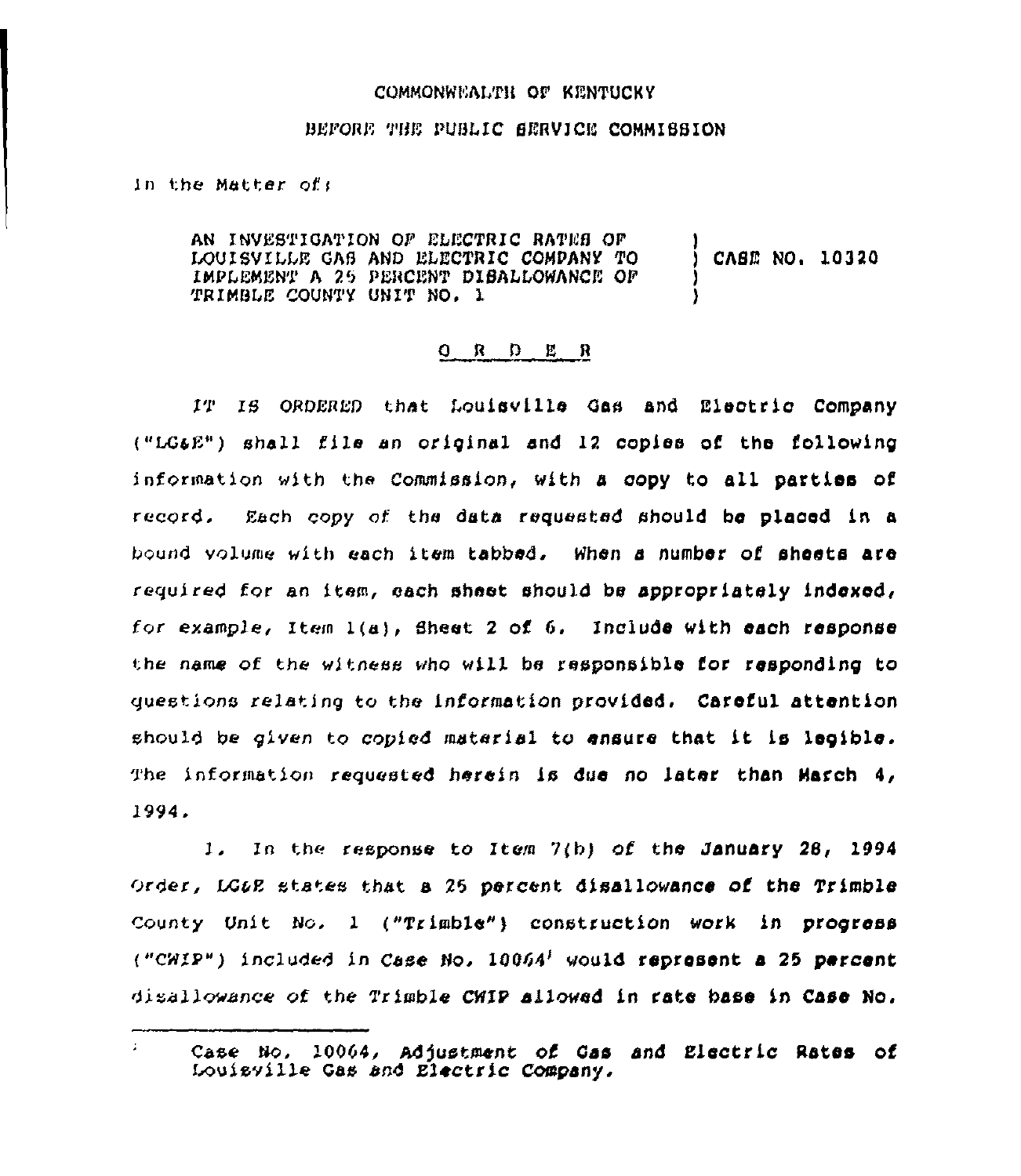$8924<sup>3</sup>$  and a 25 percent disallowance of the incremental increase in CHIP between these two general rate cases. The Commission announced its decision to disallow 25 percent of Trimble on July 1, 1988. In its July 19, 1988 Order in this proceeding, the Commission decided to utllise the test year ending August 31, 1987 in Case No. 10064.

a. Explain why the Commission should not disallow <sup>25</sup> percent of the total Trimble CWIP included in the test year in Case No. 10064. Include copies of any state or Federal commission decisions or authoritative references which support LG4E's position.

b. Identify any Commission Order in Case Nos. 9934<sup>3</sup>. 10064, or this proceeding where the Commission has indicated the 25 percent disallowance would not be applied prospectively'.

As the commission allowed 100 percent of the test  $c_{\cdot}$ year Trimble cwIF in rate base in Case No, 10064, explain how LGaE would propose to recognize the 25 percent disallowance for the Case No. 10064 tent year,

2. In Case No. 90-158<sup>4</sup> LG4E included an adjustment to remove 25 percent of Trimblo by applying the disallowance percentage to the test-year end balance of Trimble CWIP.

Ź. Case No. 8924, General Adjustment in Electric and Gas Rates of Louisville Gas and Electric Company.

 $\pmb{\mathsf{J}}$ Case No. 9934, <sup>A</sup> Formal Review of the Current Status of Trimble County Unit No. 1,

<sup>4</sup> Case No. 90-158, Adjustment of Gas and Electric Rates of Louisville Gas and Electric Company,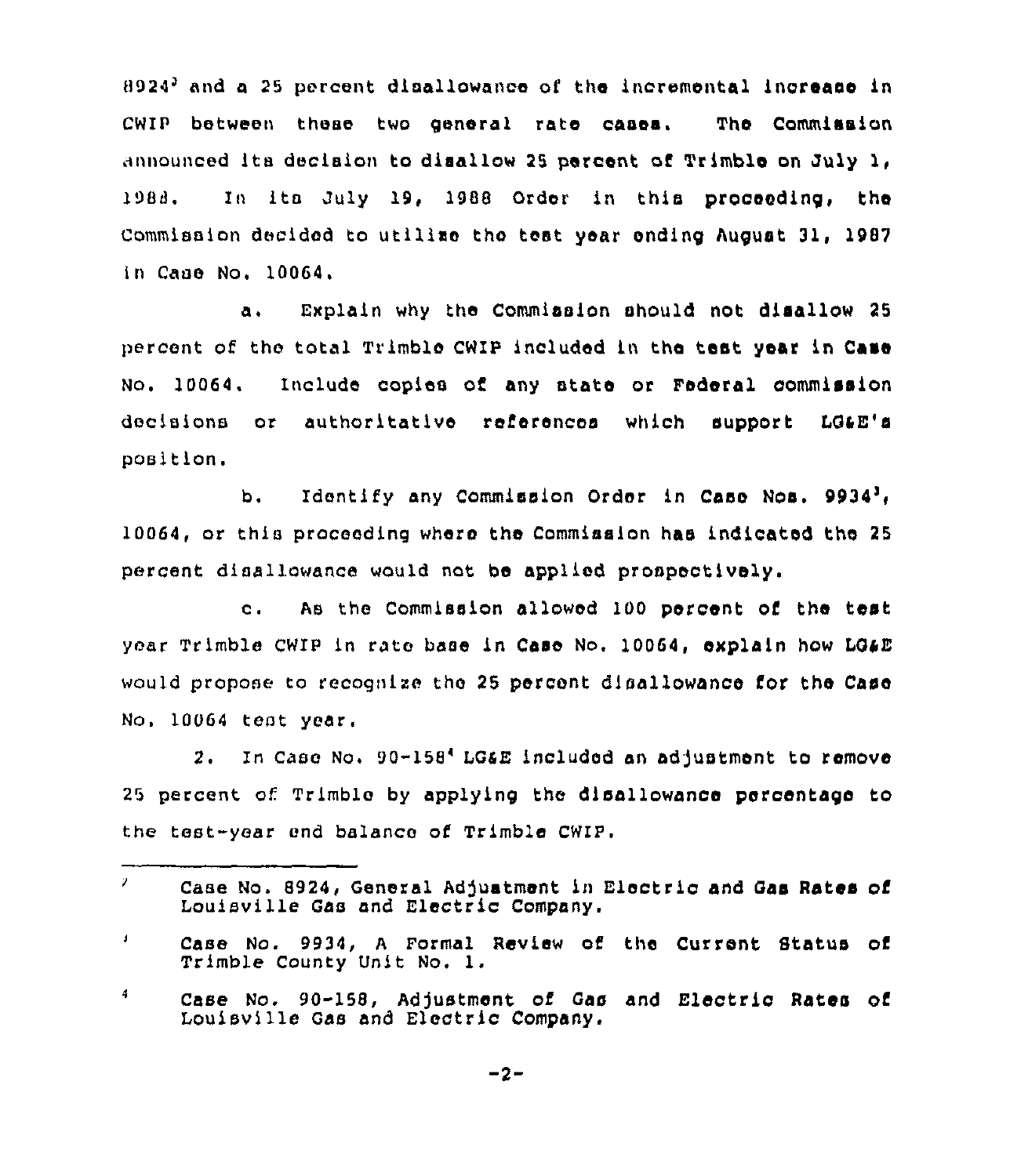$\overline{a}$ Explain how tB&E's proposal whigh was accepted by the Commission in Case No. 90-158 is consistent with the arguments raised in the response to Hem 7(b) of the January 28, 1994 Order,

 $\mathbf{h}$ . Explain why LG6E objects to applying the same approach it proposed and the Commission accepted in Case No. 90-158 to the test-year end balance of Trimble CWIP in Case No. 10064.

 $3.$  . In the response to frem  $7(a)$  of the January 28, 1994. Order, tG&b calculated a rate base and capital reduction of \$95,586,597, which represented a 25 pargant disallowance of the Trimble CWiP as of August 31, 1987. The Commission's July 19, 1988 Order in this proveeding states,

facilitate the rate-making process, the ተረታ Commission will utilize the adjusted nest year found reasonable in Case No. 10064 as the nest period in this<br>proceeding. In determining the surrent revenue requirements impact of the disallowance, adjustments should be made to reflect the disallowance of 25 percent of Trimble County based on the level of gonstruction work in progress at the end of test year ended August 31,<br>1987, and the adjusted rate base, capital and operating revenues and expenses contained in the Order of July 1, 1988 in Case No. 10064,9

Using the adjustment to rate hase and capital determined by IG&B in the response to Item 7(6), provide a calculation of the revenue requirements as described in the Commission's July 19, 1988 Order, Include all workpapers, assumptions, and other supporting documentation used in the calculation,

4. The response to Guestion No. 2 of Kentucky Industrial Utility Customers' ("KiCC") January 26, 1996 data request contains

s.  $J$ uly 19, 1988 Order, at 2 and 3,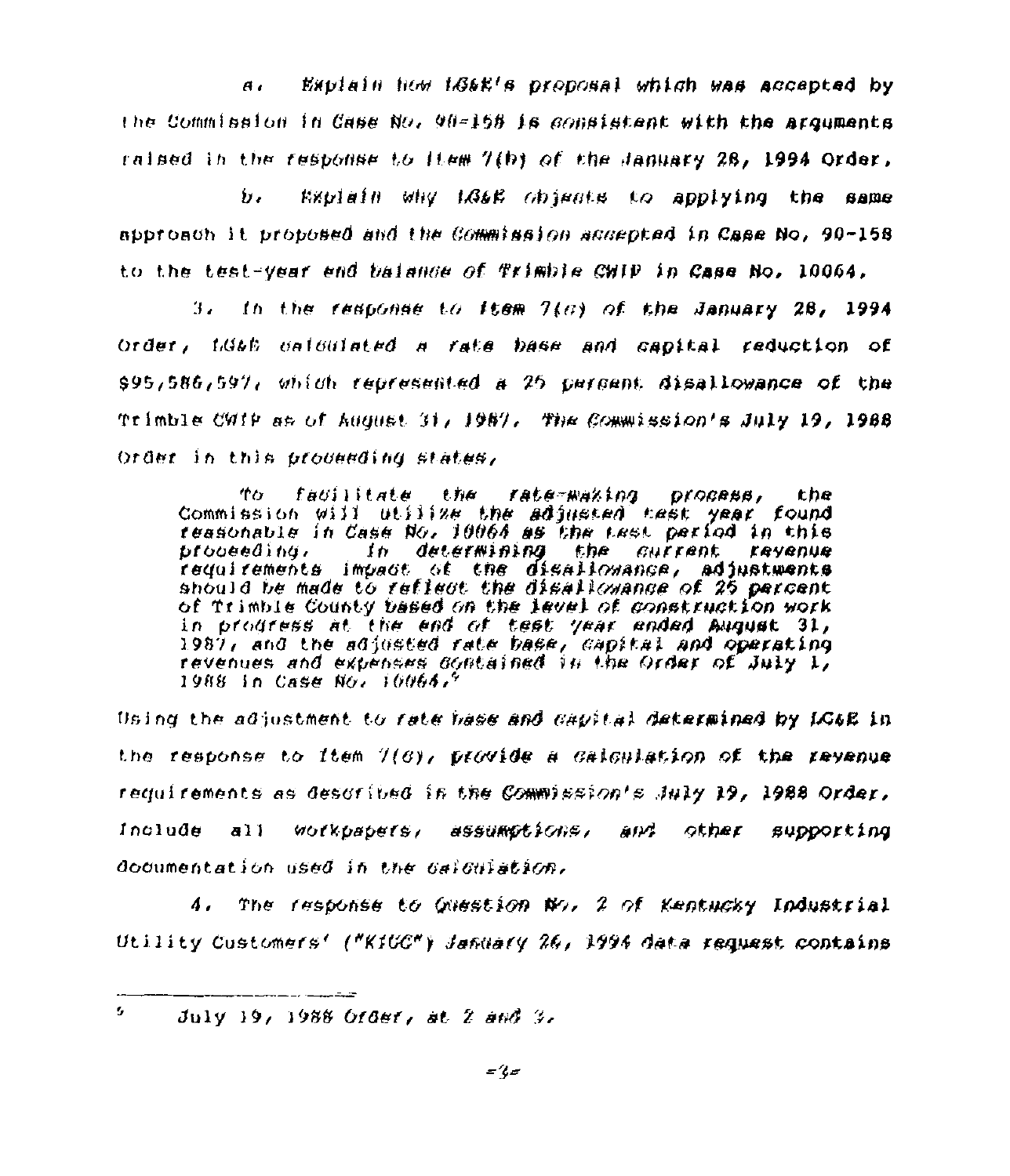monthly summary of the 88,629,000 rate reduction made by LG4E during 1990. Ilowever, the monthly revenue summaries indicate that the amounts represent the "Estimated Revenue Loss Due to Rate Reduction." Explain why estimated amounts have been provided rather than actual.

5. The responses to Question No. 5 of KIUC's January 26, 1994 data request and Question No. 1 of the Attorney General's ("AG") January 28, 1994 data request deal with book and tax information related to the Trimble sales. Por each of the items listed, explain the correction or adjustment and provide the reason(s) each item was necessary.

a. Correction of Prior Year Deferred Tax Entry on Depreciation (KIUC Question No. 5).

b. Energy Credit Basis Adjustment (AG Question No. 1).

c. Pension Expense Basis Adjustment (AG Question No.  $1)$ .

d. Asset Allocation Adjustment (AG Question No. 1).

6. In the response to Question No. <sup>6</sup> of the AG's January 28, 1994 data request, LG&E stated that the proceeds from the Trimble sales were combined with other company funds.

a. Explain whether the reference to "company funds" means LG6E or LG6E Lnergy Corporation.

b. At the time of the two sales, was any portion of the proceeds used to reduce pollution control debt7

7. In its July 19, 1988 Order in this proceeding, the commission stated "(c)onsiderstion should also be given to how the

 $-4-$